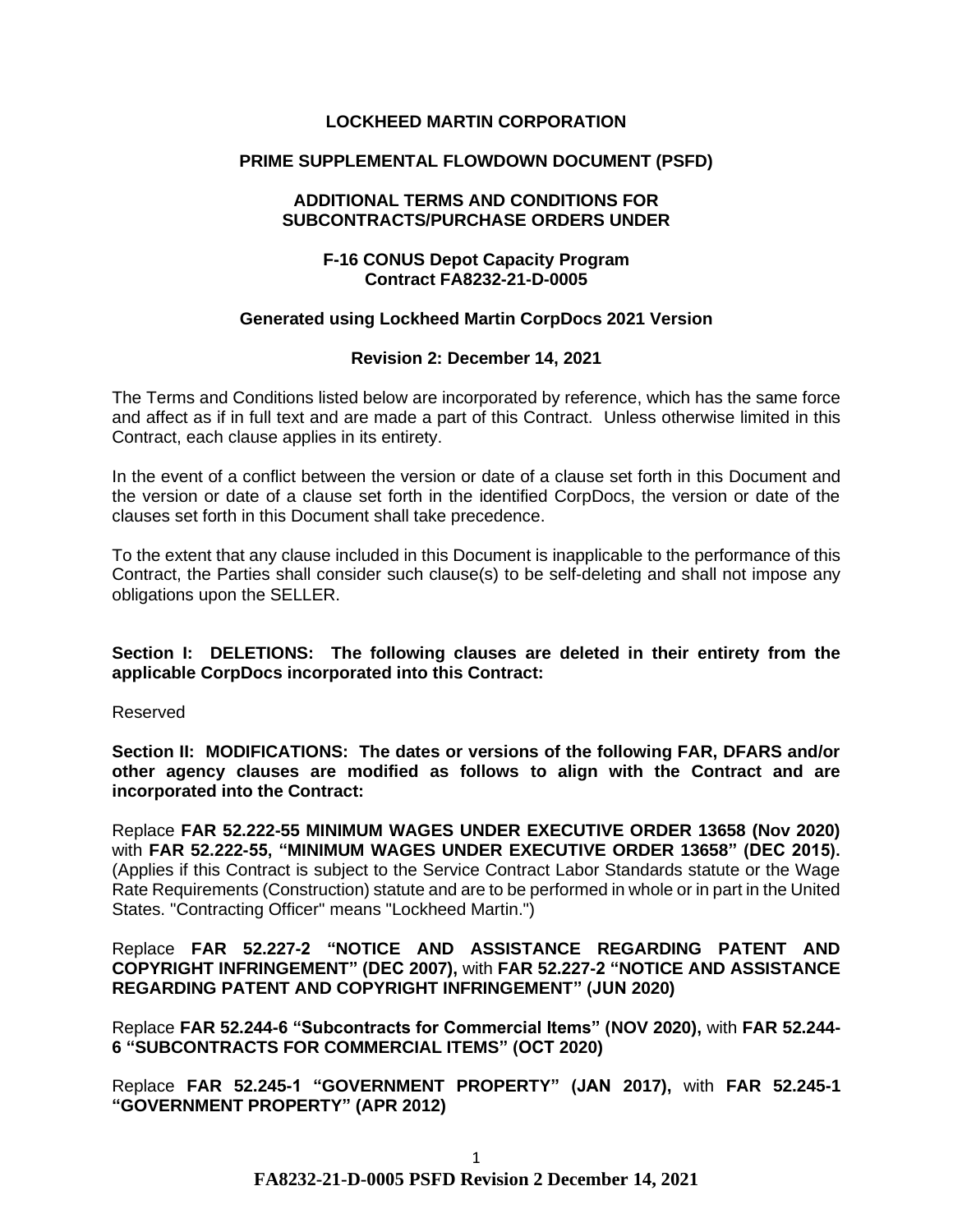Replace **DFARS 252.225-7013 "DUTY-FREE ENTRY" (APR 2020),** with **DFARS 252.225-7013 "DUTY-FREE ENTRY" (JUL 2020)**

**Section III: ADDITIONS: The following FAR, DFARS and other agency clauses are incorporated into this Contract in addition to those set out in the applicable CorpDocs:**

#### **[FEDERAL ACQUISITION REGULATION \(](https://www.acquisition.gov/browsefar)FAR)**

**FAR 52.203-7, "ANTI-KICKBACK PROCEDURES" (MAY 2014),** with **FAR 52.203-7 "ANTI-KICKBACK PROCEDURES" (JUN 2020) (**Paragraph (c)(1) does not apply.)

**FAR 52.204-15, "SERVICE CONTRACT REPORTING REQUIREMENTS FOR INDEFINITE-DELIVERY CONTRACTS" (OCT 2016).** Applies if this Contract exceeds the thresholds in FAR 4.1703 except does not apply if the prime contract is funded by the Department of Defense. "Contractor" means "Lockheed Martin." The reports referred to in paragraph (f)(1) shall be furnished by Seller to Lockheed Martin by October 8 of each year. In paragraph (f)(2) the words "The Contractor shall advise the subcontractor" are changed to "Lockheed Martin advises Seller.)

**FAR 52.222-42, "STATEMENT OF EQUIVALENT RATES FOR FEDERAL HIRES" (MAY 2014).**  (Applies if this subcontract is subject to FAR 52.222-41. The information contained in the blanks of this clause is specified elsewhere in this contract.)

**FAR 52.222-43, "FAIR LABOR STANDARDS ACT AND SERVICE CONTRACT LABOR STANDARDS-PRICE ADJUSTMENT (MULTIPLE YEAR AND OPTION CONTRACTS)" (AUG 2018).** (Applies if FAR 52.222-41 applies to this contract. "Contracting Officer" means "Lockheed Martin and the Contracting Officer" except in paragraph (f) where it means "Lockheed Martin." The notice period in paragraph (f) is changed to twenty (20) days. Adjustments made to this contract shall not be made unless or until the Contracting Officer make appropriate adjustments to Lockheed Martin's prime contract.)

# **FAR 52.223-20, "AEROSOLS" (JUN 2016)**

**FAR 52.232-7, "PAYMENTS UNDER TIME-AND-MATERIALS AND LABOR-HOUR CONTRACTS" (AUG 2012).** ("Government" and "Contracting Officer" mean "Lockheed Martin." The third sentence of paragraph  $(a)(8)$  is deleted. In paragraph  $(q)(2)$  "6 years" is changed to "five years." Paragraphs (c) and (i) are deleted. The reference to the Allowable Cost and Payment clause in paragraph (b)(4) means FAR 52.216-7, which is incorporated into this Contract by reference.)

**FAR 52.232-17, "INTEREST" (MAY 2014).** ("Government" means "Lockheed Martin." Not applicable to Commercial Items as defined in FAR 2.101.)

**FAR 52.232-39, "UNENFORCEABILITY OF UNAUTHORIZED OBLIGATIONS" (JUN 2013).** (Applies to subcontracts where software or services will be retransferred to the Government.)

**FAR 52.233-3 ALT I, "PROTEST AFTER AWARD-ALTERNATE I" (JUN 1985).** ("Protest" means "protest under the prime contract," and "Contracting Officer" and "Government" mean "Lockheed Martin." "30 days" is changed to "20 days.")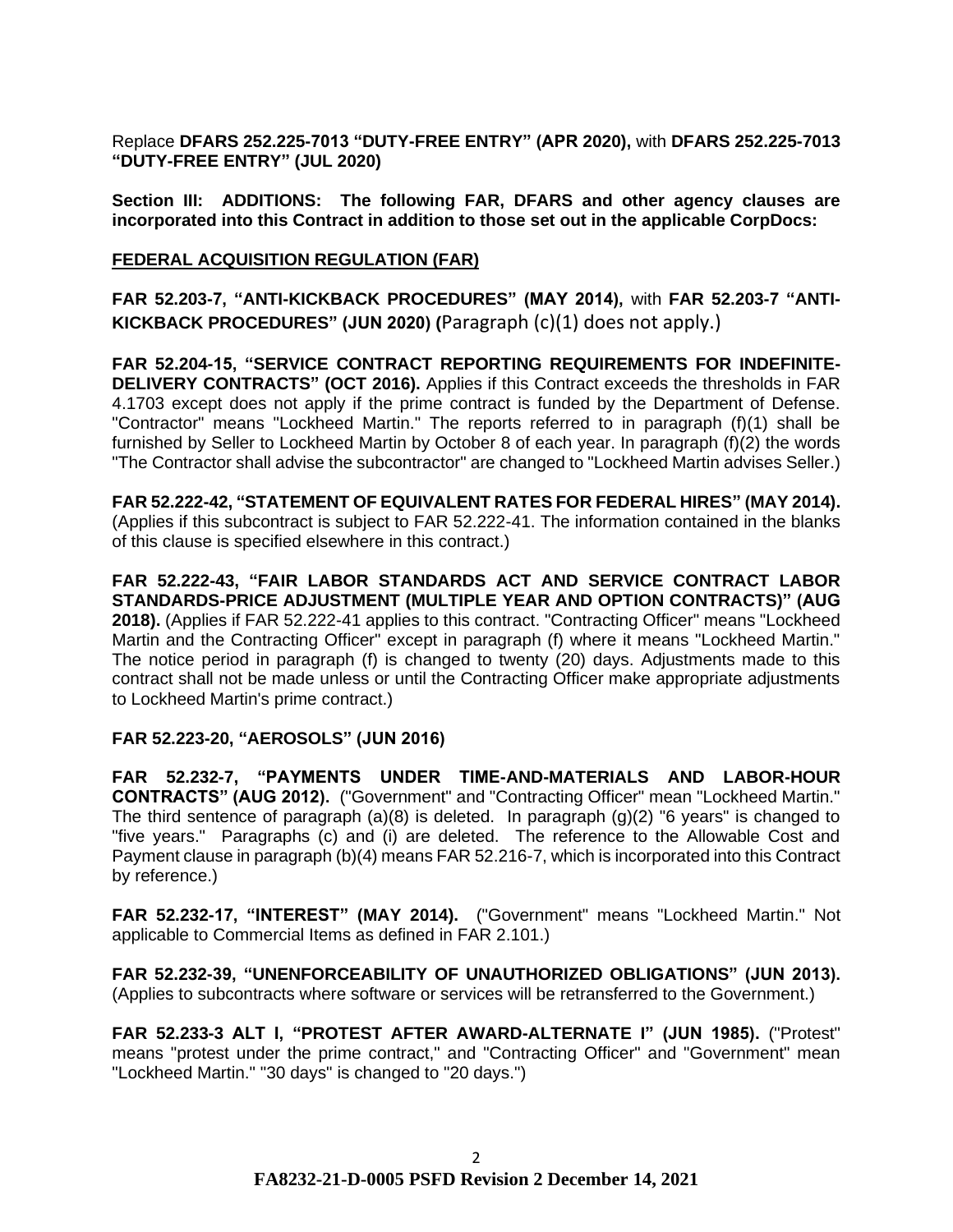**FAR 52.242-15, "STOP-WORK ORDER" (APR 1989).** ("Contracting Officer" and "Government" mean "Lockheed Martin.")

**FAR 52.242-15 ALT I, "STOP-WORK ORDER-ALTERNATE I" (APR 1984).** ("Contracting Officer" and "Government" mean "Lockheed Martin.")

**FAR 52.243-2 ALT I, "CHANGES-COST-REIMBURSEMENT – ALTERNATE I" (APR 1984).**  ("Contracting Officer" and "Government" mean "Lockheed Martin." In paragraph (a) add as subparagraph (4) "Delivery schedule." In paragraph (d) the reference to the disputes clause is deleted.)

**FAR 52.245-9, "USE AND CHARGES" (APR 2012).** (Applies to subcontract involving the use of government property. Communications with the Government under this Clause will be made through Lockheed Martin.)

**FAR 52.249-6 ALT IV, "TERMINATION (COST-REIMBURSEMENT)-ALTERNATE IV" (SEP 1996).** ("Government" and "Contracting Officer" mean "Lockheed Martin." In paragraph (f) "1 year" is changed to "six months." In paragraph (d) "120" days" is changed to "60 days." In paragraph (e) "15 days" is changed to "30 days," and "45 days" is changed to "60 days." Paragraph (j) is deleted. Alternate IV applies if this is a time and materials or labor hour contract. Settlements and payments under this clause may be subject to the approval of the Prime Contract's Contracting Officer.)

# **DEFENSE FEDERAL ACQUISITION REGULATION SUPPLEMENT (DFARS)**

**DFARS 252.203-7004, "DISPLAY HOTLINE POSTERS" (MAY 19).** (Paragraph (d) expressly requires the clause be included in all subcontracts specified in Defense Federal Acquisition Regulation Supplement 203.1004(b)(2)(ii) except subcontracts performed entirely outside the United States Contact the Lockheed Martin Authorized Procurement Representative for the identity of the location specified in subparagraph (b)(2) of the clause.)

**DFARS 252.204-7000, "Disclosure of Information" (OCT 2016).** (In paragraph (b) "Contracting Officer" means "Lockheed Martin" and "10 days" means "20 days.")

**DFARS 252.204-7020, "NIST SP 800-171 DoD Assessment Requirements" (NOV 2020).**  (Applies except if this Contract is for commercial off the shelf items.)

**DFARS 252.211-7007, "REPORTING OF GOVERNMENT-FURNISHED PROPERTY" (AUG 2012).** (Applies if Seller will be in possession of Government property for the performance of this Contract.)

**DFARS 252.217-7028, "OVER AND ABOVE WORK" (DEC 1991).** ("Administrative Contracting Officer," "Contracting Officer," and "Government" mean Lockheed Martin. Paragraph (f) is deleted.)

**DFARS 252.219-7004, "SMALL BUSINESS SUBCONTRACTING PLAN (TEST PROGRAM)" (MAY 2019).** (Applies to all subcontracts for participants in the DoD Test Program for the Negotiation of Comprehensive Small Business Subcontracting Plans. Not applicable to Commercial Items as defined in FAR 2.101.)